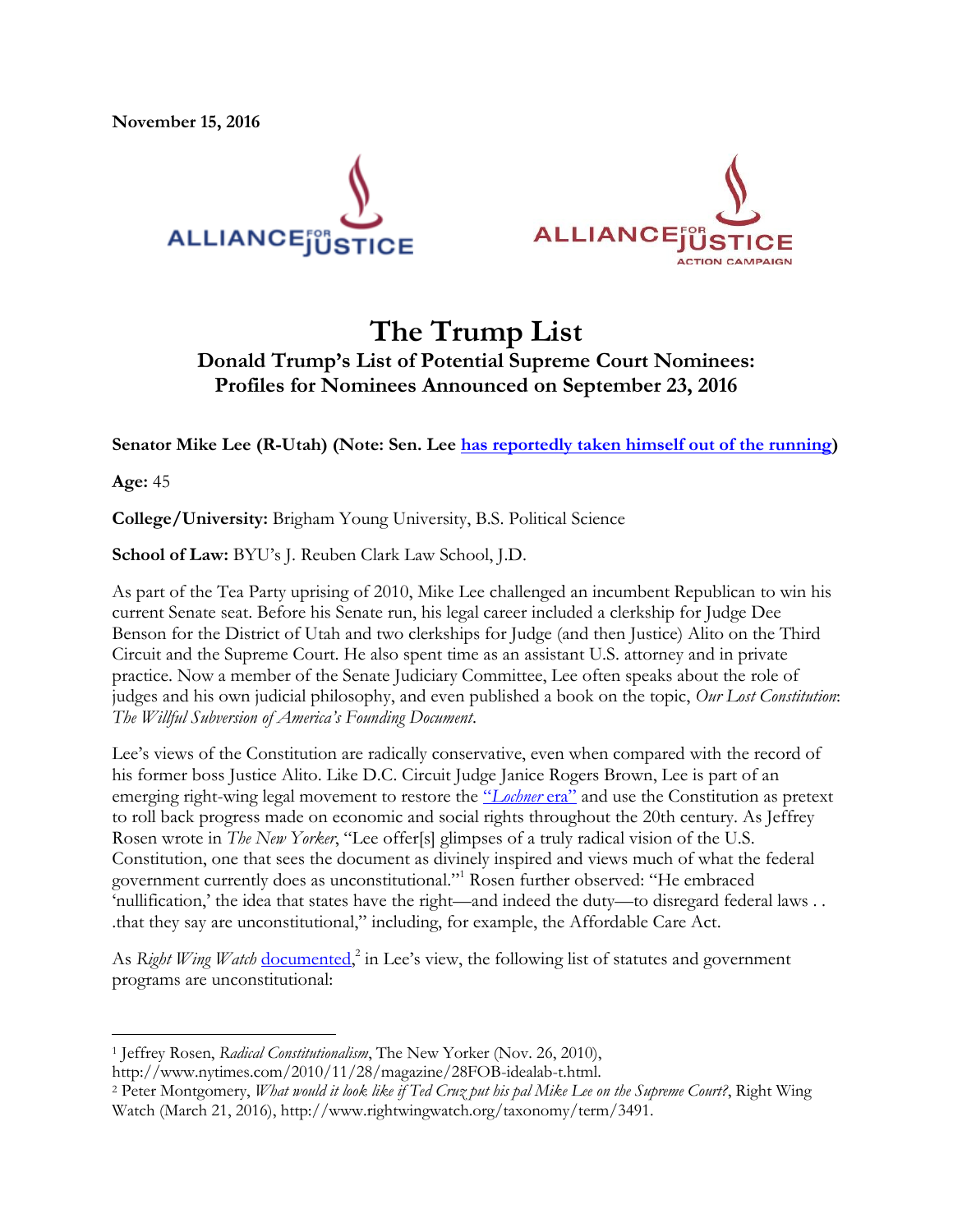- Social Security
- Medicare/Medicaid
- Child labor law
- Minimum wage laws
- Disaster relief
- Food stamps
- Violence Against Women Act

Lee has also said that "[t]he Constitution says nothing that can plausibly be read" to provide for a right to abortion, and wrote an entire book, *Why John Roberts was Wrong About Healthcare*, to explain why the Affordable Care should have been struck down.

Senator Lee's campaign bragged that he "fought the ACLU in its efforts to have access to the Main Street Plaza in Salt Lake City."<sup>3</sup> Of course, it was not the ACLU that wanted access to the pedestrian plaza, but the ACLU's clients: the National Organization for Women, a nuclear dis-armament group, and two churches.<sup>4</sup> Each of the groups was denied access following the plaza's sale from Salt Lake City to the Mormon Church. Following the sale, the ACLU sued the city for failing to enforce an easement it retained as a public forum, thereby allowing the Mormon Church to stop unwanted pamphleteering and protesting. The Tenth Circuit sided with the activist groups and required the city to enforce its easement.<sup>5</sup> As a judge, Lee could be expected to engage in similar cherry-picking regarding who gets the protection of the First Amendment.

# **Neil M. Gorsuch, Tenth Circuit Court of Appeals** (see our earlier report on Judge Gorsuch [here\)](http://afjactioncampaign.org/wp-content/uploads/2016/09/Gorsuch-AFJAC-Report.pdf)

**Age:** 49

**College/University:** Columbia University, B.A.; University of Oxford, Ph.D. Legal Philosophy

**School of Law:** Harvard Law School, J.D.

Neil Gorsuch was appointed by George W. Bush to the Tenth Circuit in 2006 at the age of 38. On the Tenth Circuit, Gorsuch joined Judge Tymkovich's opinion in *Hobby Lobby v. Sebelius*, holding that for-profit corporations are persons exercising religion for purposes of the Religious Freedom Restoration Act, and allowing them to assert religious objections to laws that protect their employees' legal rights.<sup>6</sup>

Before joining the bench, Gorsuch worked on large anti-trust, class action and securities litigation in private practice. He also served as Principal Deputy to the Associate Attorney General at the U.S. Department of Justice before his judicial appointment.

Judge Gorsuch wrote several pieces in academic journals and the popular press before joining the bench. In a *National Review Online* op-ed published shortly before he became a Department of Justice official, Gorsuch attacked "American liberals" for what he said was an over-reliance on

 $\overline{a}$ <sup>3</sup> About Mike, (accessed Mar. 30, 2016) https://www.leeforsenate.com/about-mike/.

<sup>4</sup> *ACLU sues Salt Lake City over Main Street plaza access*, FIRST AMENDMENT CENTER (Aug. 8, 2003) http://www.firstamendmentcenter.org/aclu-sues-salt-lake-city-over-main-street-plaza-access. <sup>5</sup> *Id.*

<sup>6</sup> 723 F.3d 1114, 1128 ( 10th Cir. June 27, 2013).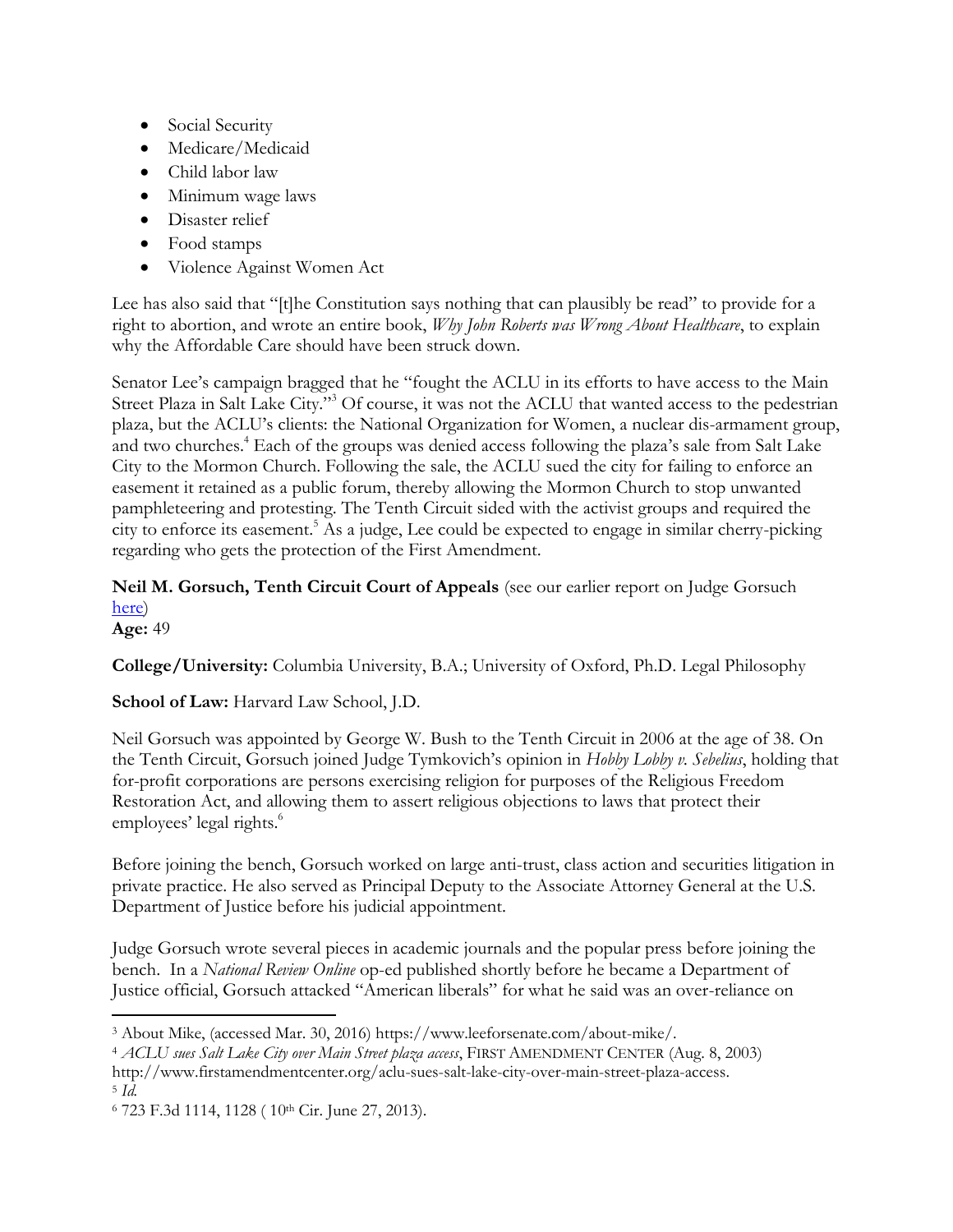constitutional litigation.<sup>7</sup> He asserted that liberals' "overweening addiction to the courtroom" negatively affects public policy by aggrandizing the courts and consequently dampening "social experimentation" by the legislative branches.<sup>8</sup> As a result, he argued, reliance on constitutional litigation has led to the politicization of the judiciary and the judicial selection process. Gorsuch also predicted that the "Left's alliance with trial lawyers and its dependence on constitutional litigation to achieve its social goals risks political atrophy," which will ultimately invite "permanent-minority status for the Democratic party."<sup>9</sup> Gorsuch concluded that the country would be much better off if liberals "kick[ed] their addiction to constitutional litigation" and attempted to "win elections rather than lawsuits."<sup>10</sup> Gorsuch was not similarly critical of constitutional litigation, initiated by conservative groups, aimed at invalidating public policies like land use and environmental regulation, campaign finance reform, affirmative action, and gun control.

In another article, which discussed a securities fraud class action he handled for the national Chamber of Commerce as amicus, Gorsuch launched into an attack on plaintiffs' lawyers for using such cases as vehicles for "free ride[s] to fast riches." He concluded that that they involve "frivolous claims … [that] impose[] an enormous toll on the economy, affecting virtually every public corporation in America at one time or another and costing business billions of dollars in settlements every year."<sup>11</sup>

**Timothy M. Tymkovich, Tenth Circuit Court of Appeals** (see our earlier report on Judge Tymkovich [here\)](http://afjactioncampaign.org/wp-content/uploads/2016/09/Tymkovich-AFJAC-Report.pdf)

**Age:** 60

**College/University:** Colorado College, B.A.

**School of Law:** University of Colorado School of Law, J.D.

Timothy Tymkovich was nominated by President Bush to a seat on the Tenth Circuit Court of Appeals from Colorado, and was confirmed by the Senate in a 58-41 vote on April 1, 2003. Tymkovich's notable opinions on the Tenth Circuit include *Hobby Lobby v. Sebelius,* holding that forprofit corporations are persons exercising religion freedom for purposes of the Religious Freedom Restoration Act, and allowing them to assert religious objections to laws that protect their employees' legal rights.<sup>12</sup> Judge Tymkovich also upheld the constitutionality of the Stolen Valor Act, a federal law criminalizing false statements about having a military medal, holding that the First Amendment does not protect "false statements of fact … except to the extent necessary to protect more valuable speech." <sup>13</sup> The U.S. Supreme Court found the Stolen Valor Act unconstitutional later that year.<sup>14</sup>

l <sup>7</sup> Neil Gorsuch, *Liberals' n' Lawsuits*, NATIONAL REVIEW, Feb. 7, 2005 (available at

http://www.nationalreview.com/comment/gorsuch200502070742.asp).

<sup>8</sup> *Id*.

<sup>9</sup> *Id*.

<sup>10</sup> *Id*.

<sup>11</sup> Neil M. Gorsuch and Paul B. Matey, *No Loss, No Gain*, LEGAL TIMES, Jan. 31, 2005.

<sup>12</sup> 723 F.3d 1114, 1128 ( 10th Cir. June 27, 2013).

<sup>13</sup> *United States v. Strandlof,* 667 F.3d 1146 (10th Cir. January 27, 2012).

<sup>14</sup> United States v. Alvarez, 132 S.Ct. 2537 (2012).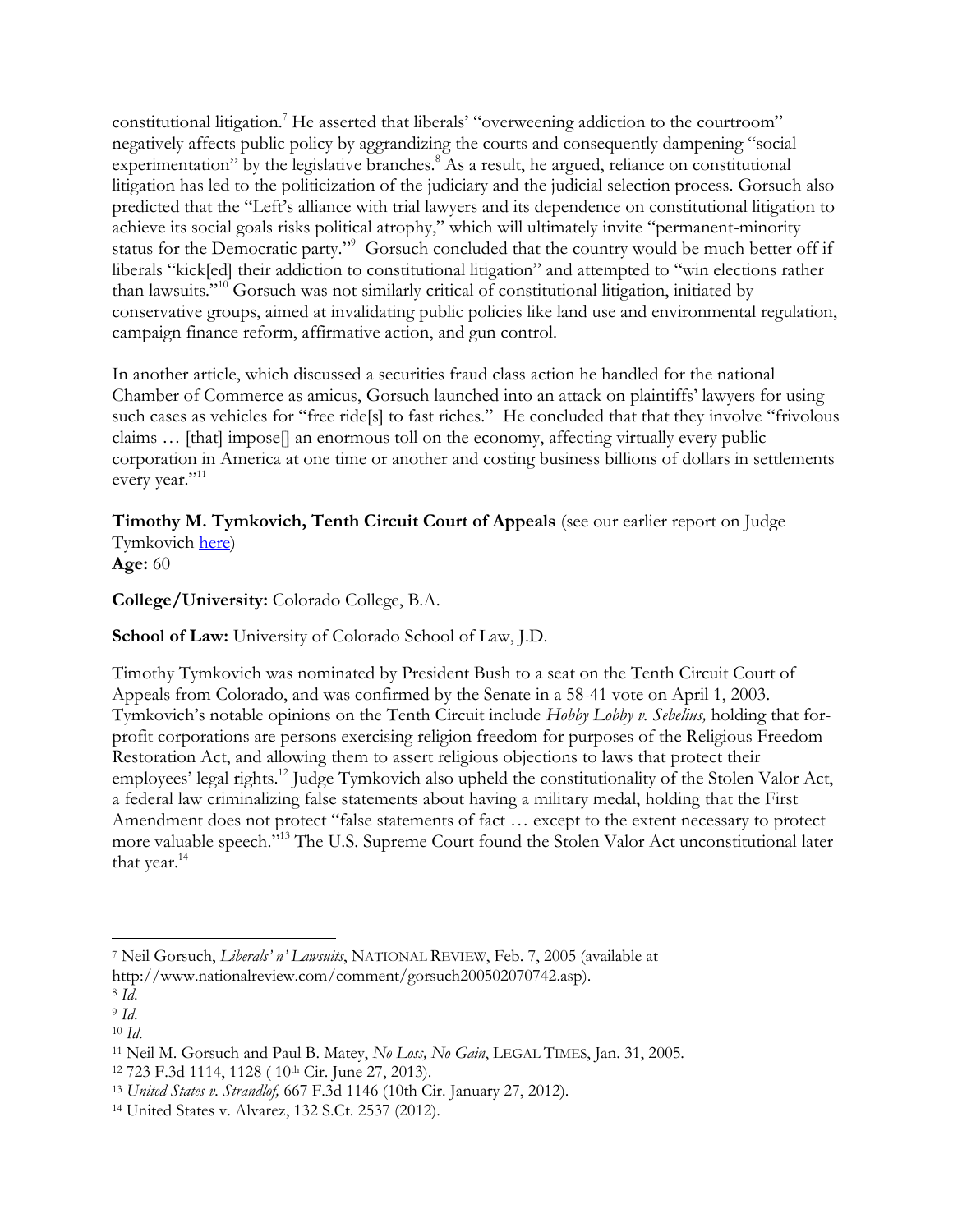Tymkovich has advanced a number of controversial positions throughout his career. He argued that Colorado could properly deny Medicaid funding to poor women for abortions to terminate pregnancies that resulted from rape or incest. He asserted that local ordinances that prohibited discrimination on the basis of sexual orientation conferred "special rights" on LGBTQ people. He opposed Denver's efforts to restrict assault weapons.

Tymkovich did not simply take these positions as a zealous advocate for his clients; rather, they reveal his own ultra-conservative personal ideology. Without regard to the waste of state resources, he pressed the Medicaid funding case all the way to the Supreme Court, where his petition for review was unanimously rejected, in the face of clear precedent and unanimous rejection of his position by lower courts. In response to the Supreme Court ruling in *Romer v. Evans* that rejected his position on gay rights ordinances, **<sup>15</sup>** Tymkovich penned a one-sided law review article in which he made clear that the state's position was in accord with his own personal views.<sup>16</sup> He and his coauthors concluded the article by claiming that the decision in *Romer* "is merely another example of *ad hoc*, activist jurisprudence without constitutional mooring. If the test of an independent judiciary lies in its response to difficult political decisions, *Romer* is cause for great uneasiness about the health of self-government."<sup>17</sup>

Before his judicial appointment, Tymkovich vigorously advocated for positions contrary to the civil and reproductive rights of women. In *Hern v. Beye*, <sup>18</sup> Tymkovich and the state zealously advocated in defense of a provision denying state funding to poor women seeking abortions for pregnancies resulting from rape or incest, and aggressively pursued appeals despite a unanimity of authority against the state's position. In *Roberts v. Colorado State Board of Agriculture*, <sup>19</sup> Tymkovich and the state appealed to the Tenth Circuit and the U.S. Supreme Court a trial court's plain ruling that Colorado State University had violated Title IX.

## **Robert Young, Supreme Court of Michigan**

**Age:** 65

**College/University:** Harvard College (with honors)

## **School of Law:** Harvard Law School, J.D.

Robert Young was appointed to the Michigan Supreme Court by former Republican Governor John Engler in 1999. He was elected and re-elected to eight-year terms on the court in 2002 and 2010, respectively. He was voted chief justice by his colleagues in January 2011. Before serving on the Michigan Supreme Court, Young spent 25 years in private practice at Dickinson, Wright, Moon, Van Dusen & Freeman and three years as general counsel at AAA Michigan. He then served on the state's intermediate court of appeals for 5 years before ascending to the state's highest court. Young is a graduate of Harvard College and Harvard Law School.

 $\overline{a}$ 

<sup>15</sup> 517 U.S. 620 (1996).

<sup>16</sup> Timothy Tymkovich, John Daniel Dailey, and Paul Farley, *"A Tale of Three Theories: Reason and Prejudice in the Battle Over Amendment 2,*" 68 U. Colo. L. Rev. 1997.

<sup>17</sup> *Id*. at 333.

<sup>18</sup> 1994 U.S. Dist. LEXIS 6895, *aff'd.,* 57 F.3d 906 (10th Cir. 1995), *cert denied*, 516 U.S. 1011 (1995).

<sup>19</sup> 998 F.2d 824 (10th Cir. 1993), *cert denied*, 510 U.S. 1004 (1993).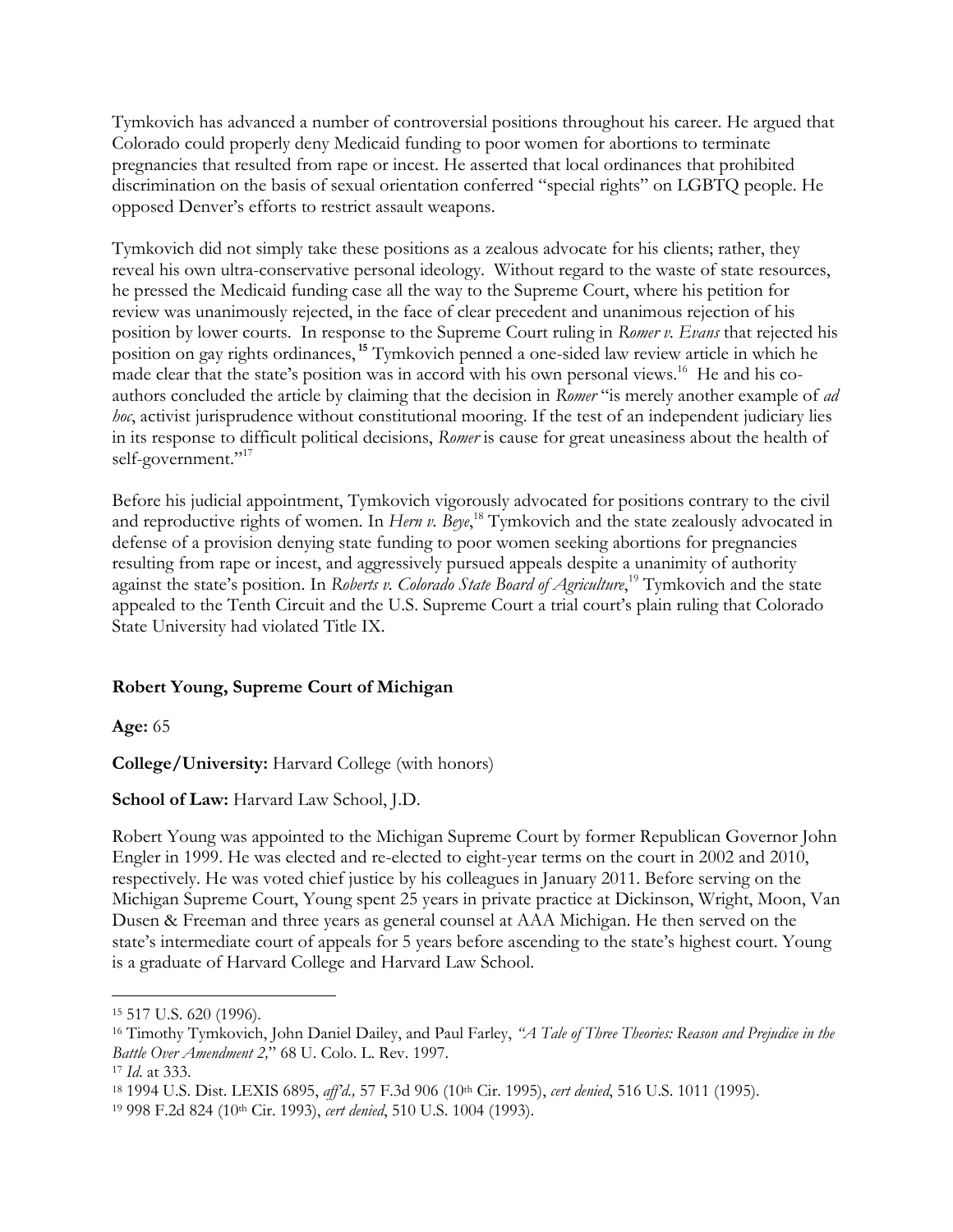In 2007, Young authored an opinion upholding the state's voter photo identification law, holding that requiring voters to present photo identification before casting a ballot "is a reasonable, nondiscriminatory restriction designed to preserve the purity of elections and to prevent abuses of the electoral franchise.<sup>20</sup> The Michigan law requiring registered voters to present photo identification before voting had first been enacted in 1996, but the state Attorney General refused to enforce the law on equal protection grounds.<sup>21</sup> After the state legislature enacted a similar law in 2005, it asked the state supreme court to issue an advisory opinion on its constitutionality.

Two of Young's colleagues dissented from his opinion upholding the law, arguing that "today's decision …endorses misguided legislation that significantly impairs the fundamental right of thousands of our citizens to vote" and that "those most severely prejudiced by today's decision are the impoverished and disadvantaged." Justice Marilyn Kelly ended her dissent by stating "history will judge us harshly for joining those states that have limited the precious constitutional right to vote."<sup>22</sup>

Young also wrote an opinion limiting the ability of environmental groups to stop corporations from inflicting environmental harm. In *Michigan Citizens for Water Conservation v. Nestle Water NA, Inc.*, Michigan Citizens for Water Conservation (MCWC) sued Nestle under the Michigan Environmental Protection Act (MEPA) to stop it from extracting water from 139 acres in Mecosta County in Michigan. MCWC argued that Nestle's pumping of water, at up to 400 gallons per minute, would irreparably harm the local environment. Over the dissent of three colleagues, Young ruled that only citizens with "particularized injuries" could sue under MEPA. The Michigan League of Conservation Voters noted the adverse effect the ruling would have on the state: "The majority's ruling to eliminate the ability of any citizen to protect the natural resources of the state severely weakens environmental protection in Michigan."

## **Charles Canady, Supreme Court of Florida**

**Age:** 62

l

**College/University:** Haverford College

**School of Law:** Yale Law School, J.D.

Charles Canady was appointed to the Florida Supreme Court by Governor Charlie Crist in 2008. He grew up in Florida before earning his B.A. from Haverford College and his J.D. from Yale University. Following his graduation from law school, Canady entered private practice at law firm Holland & Knight, where he worked from 1979 until 1982 before moving onto the firm Lane, Trohn, et al from 1983-1992. Canady also entered politics during this period and served in the Florida House of Representatives as a Republican from 1984-1990. He lost his bid for U.S. Congress in 1990 but captured a seat in 1992.

In his years as a Congressman and a judge, Canady has developed a long and ignominious history of supporting radical conservative causes. Canady is credited with popularizing the scientificallydubious term partial-birth abortion. In 1995, he authored a bill severely limiting a woman's right to

<sup>20</sup> *In Re Request for Advisory Opinion Regarding Constitutionality of 2005 PA 71*, 740 N.W. 2d 444, 469 (Mich. 2007). 21 22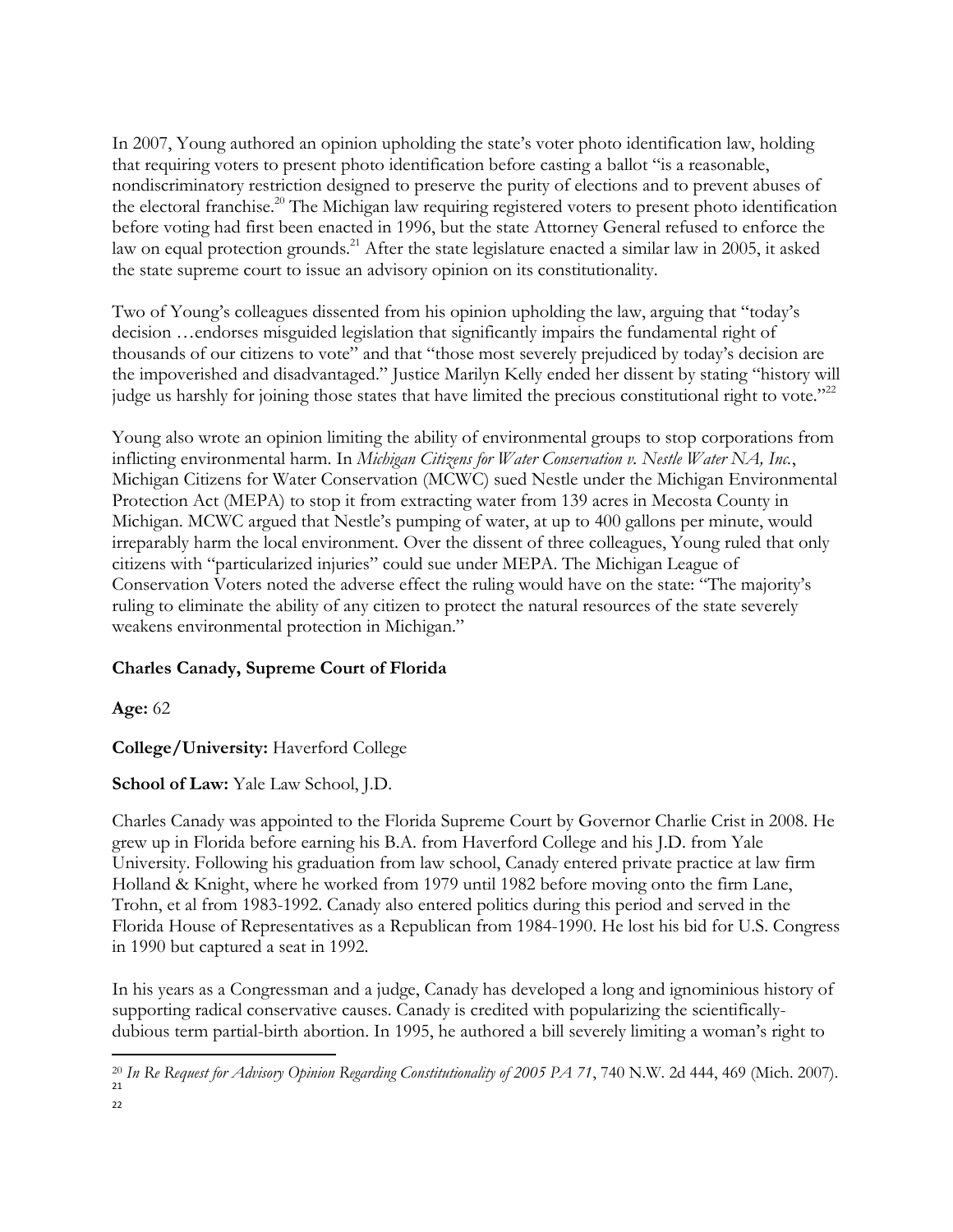abortion. The bill passed both houses of Congress, but was vetoed by President Clinton. While in Congress, Canady co-managed the impeachment proceedings against President Clinton. Canady also voted for the Defense of Marriage Act (banning marriage of same-sex couples for federal law purposes). In addition, he opposed President Clinton's attempt to expand healthcare coverage, supported numerous financial deregulation bills, and consistently voted against strengthening gun regulations.

Upon his departure from Congress, Canady took a job as Governor Jeb Bush's general counsel. In 2002, Bush appointed him to Florida's Second District Court of Appeals, and six years later Governor Charlie Crist elevated him to the Florida Supreme Court. In a highly publicized recent case, Canady voted to uphold the death sentence of Timothy Hurst. When the case was appealed to the U.S. Supreme Court, even Chief Justice Roberts, Justice Scalia, and Justice Thomas found that imposing the death penalty on Hurst was unconstitutional because of Florida's arcane sentencing laws.

## **Margaret A. Ryan, U.S. Court of Appeals for the Armed Forces**

**Age:** 52

**College/University:** Knox College, B.A.

**School of Law:** University of Notre Dame Law School, J.D.

Margaret Ryan was appointed to the United States Court of Appeals for the Armed Forces by President George W. Bush in 2006. Born in Chicago, Illinois, Ryan graduated from Knox College in 1985. Ryan was an active duty marine from 1988 to 1992, and was in Saudi Arabia during Operation Desert Storm. In 1992, she enrolled at Notre Dame Law School, and she graduated three years later with a J.D. *summa cum laude*. From 1995-1999, she returned to active duty, serving as a judge advocate. Upon the completion of her military duty, Ryan clerked for Judge J. Michael Luttig of the Fourth Circuit (2000-2001) and Justice Clarence Thomas of the Supreme Court (2001-2002).

After her clerkships, Ryan worked as a litigation partner at the law firm Bartlit, Beck, Palenchar, and Scott from 2002 to 2004 and then later Wiley, Rein, and Fielding from 2004 to 2006. In 2006, President Bush nominated her to Court of Appeals for the Armed Forces and she was approved by the entire Senate in a voice vote. In a FOIA lawsuit brought by the Center for Constitutional Rights regarding Bradley Manning's court martial, Ryan questioned the army's refusal to be transparent.

## **Edward M. Mansfield, Iowa Supreme Court**

**Age:** 60

**College/University:** Harvard College

**School of Law:** Yale Law School, J.D.

Edward Mansfield was appointed to the Iowa Supreme Court by Governor Terry Branstad in 2011. He earned his B.A. from Harvard University and his J.D. from Yale Law School. Following his graduation from law school, he clerked for Judge Patrick E. Higginbotham on the U.S. Court of Appeals for the Fifth Circuit. After his clerkship, Mansfield worked in private practice for over 20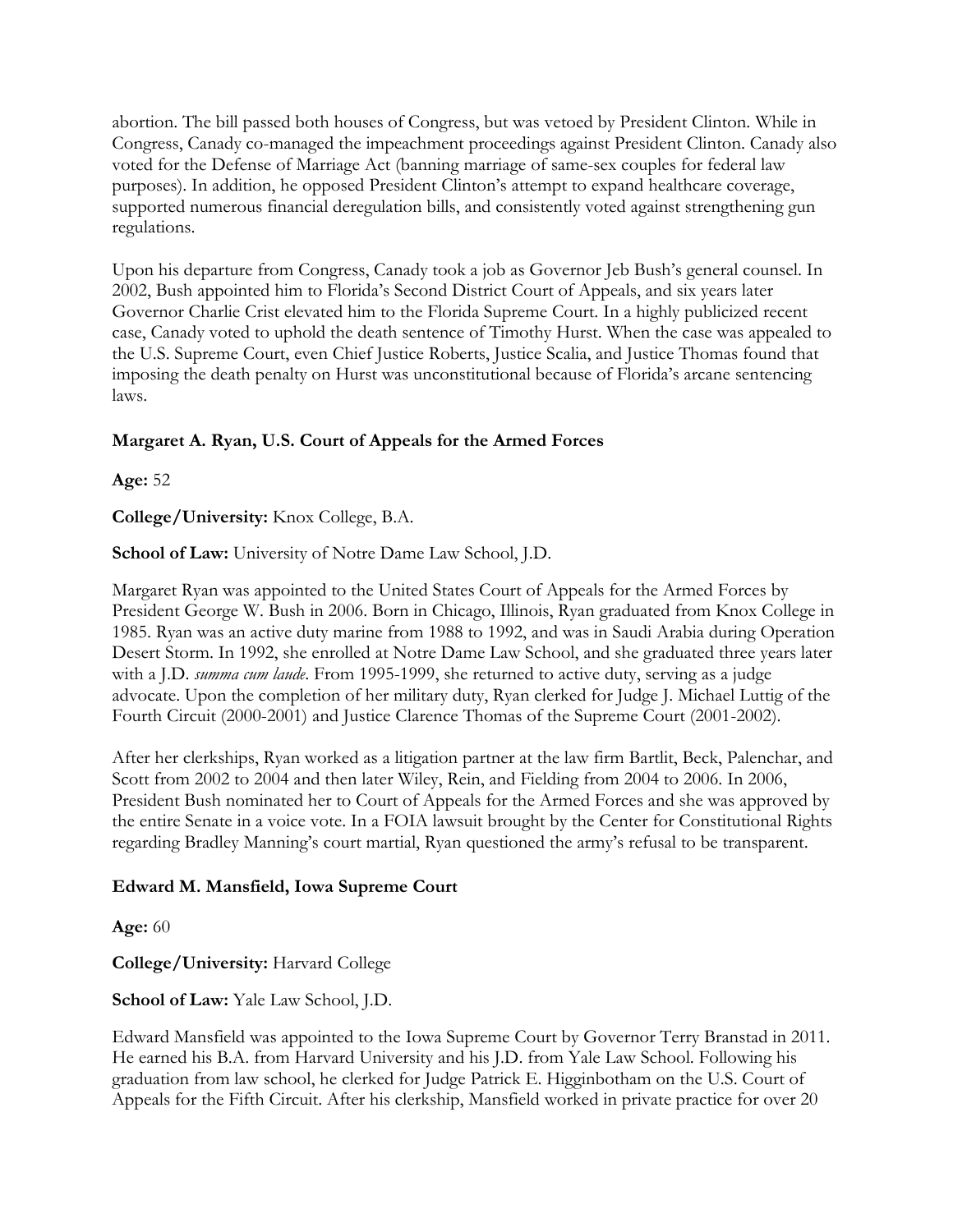years before being appointed to the Iowa Court of Appeals in 2009. He has also served as an adjunct professor at Drake University Law School since 1997.

#### **Keith R. Blackwell, Supreme Court of Georgia**

**Age:** 42

**College/University:** University of Georgia, B.A. Political Science

**School of Law:** University of Georgia School of Law, J.D.

Keith Blackwell was appointed by Republican Governor Nathan Deal to the Georgia Supreme Court in 2012. He subsequently won election to a full term on the court in 2014. Blackwell received his B.A. and J.D. from the University of Georgia. Immediately after law school, he clerked for Judge J.L. Edmondson of the U.S. Court of Appeals for the Eleventh Circuit. Blackwell then practiced law at Alston & Bird LLP before serving as an Assistant District Attorney in Cobb County. He returned to private practice at Parker, Hudson, Rainer & Dobbs LLP before being appointed to the Georgia Court of Appeals by Republican Governor Sonny Perdue in 2010. He is a member of the Federalist Society's Board of Advisors for the Atlanta Chapter and previously served as chapter president.

#### **Amul Thapar, U.S. District Court for the Eastern District of Kentucky**

**Age:** 47

**College/University:** Boston College, B.S.

**School of Law:** University of California, Berkley- Boalt Hall School of Law, J.D.

Amul Thapar was nominated by President George W. Bush in 2007 to serve as District Court judge for the Eastern District of Kentucky. Born in Detroit, Thapar earned his B.S. from Boston College and his J.D. from Boalt Hall School of Law at the University of California, Berkeley. He clerked for Judge S. Arthur Spiegel of the Southern District of Ohio and Judge Nathaniel Jones of the 6<sup>th</sup> Circuit. Thapar then spent two years at Williams & Connolly, and another year at Squire Sanders. Between his two law firm jobs, Thapar was the General Counsel of Equalfooting.com.

Thapar worked as an Assistant United States Attorney in the District of D.C. and the Southern District of Ohio before becoming the U.S. Attorney for the Eastern District of Kentucky in 2006. On May 24, 2007, President George W. Bush nominated Thapar to a judgeship for the Eastern District of Kentucky and he was confirmed by the Senate. Thapar became the first person of South Asian descent to serve as an Article III federal court judge.

On the bench, Thapar's most notable cases have been several high profile criminal trials. In one recent case, a mother attempted to obtain heroin for her adult daughter, but actually gave her daughter an even stronger drug called fentanyl. The woman's daughter died as a result, and Thapar sentenced the mother to 18 years. In another bizarre criminal case, Thapar sentenced an 84-year-old nun to three years in prison for breaking into a nuclear facility. The nun encouraged a tough sentence, telling Thapar, "Please have no leniency on me…to remain in prison for the rest of my life would be the greatest honor you could give me." Thapar urged that citizens should make use of the political system to express protest or dissent, rather than breaking the law.